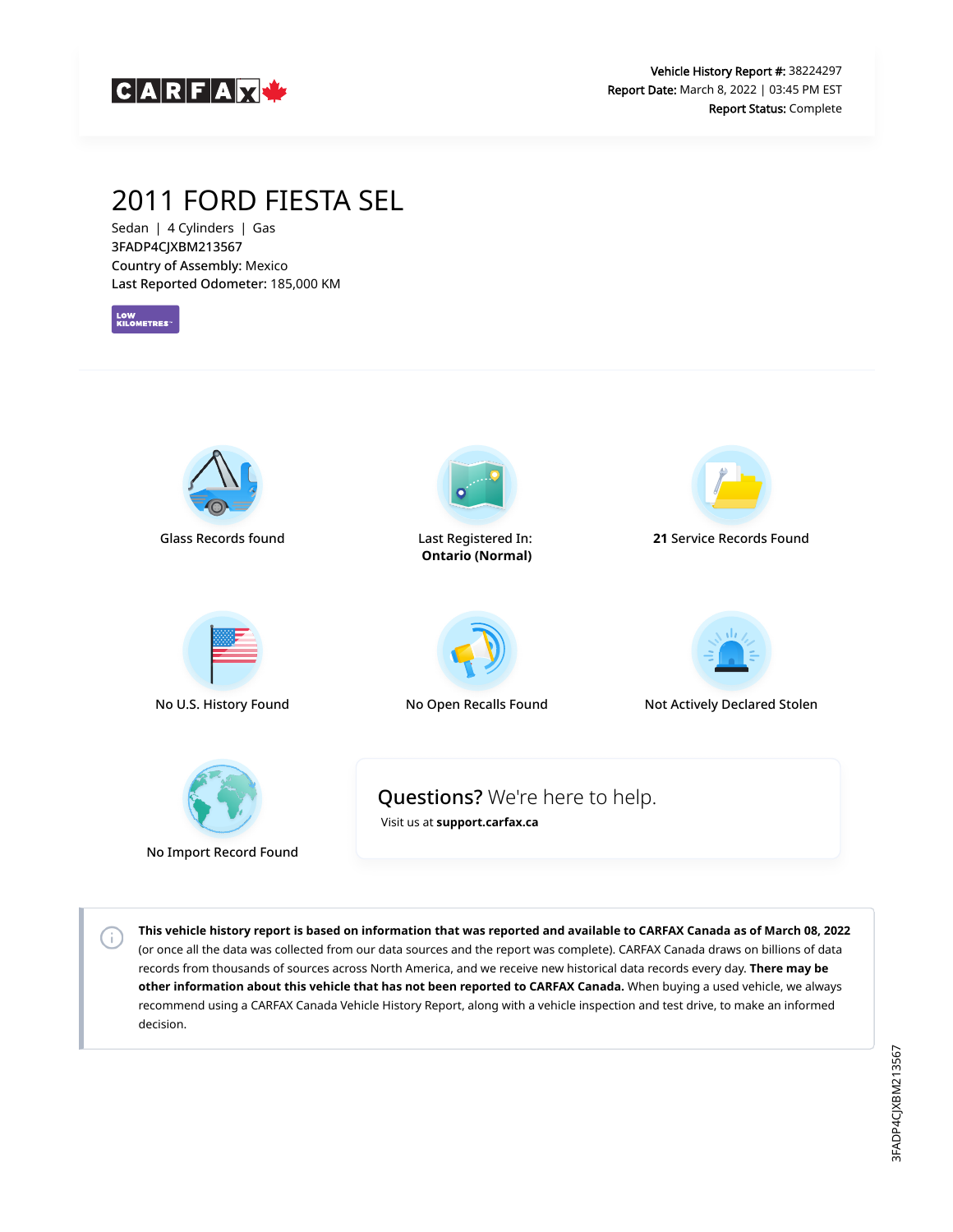## **Vehicle History Report**



# $\bigotimes$  Accident/Damage

There are no police reported accidents, estimates, or claims reported on this vehicle, however, we found other damage records that are outlined below.

#### Other Damage Records

| <b>RECORD DATE</b>   | <b>DETAILS</b>  | <b>AMOUNT</b> |
|----------------------|-----------------|---------------|
| <b>@</b> 2016 Oct 14 | Ontario, Canada |               |
|                      | Glass Record    | \$364.00      |

### Registration

 This vehicle has been registered in the province of **Ontario** in **Canada** with **Normal** branding. **We checked for:** Inspection Required, Normal, Non-repairable, Rebuilt, Salvage and Stolen.

#### Service Records

| <b>DATE</b> | <b>ODOMETER</b> | <b>SOURCE</b>                                     | <b>DETAILS</b>                                                                  |
|-------------|-----------------|---------------------------------------------------|---------------------------------------------------------------------------------|
| 2012 Feb 21 | 22,840 KM       | Speedy Auto Service<br>Ontario, Canada            | Vehicle serviced                                                                |
| 2012 Sep 25 | 44,860 KM       | Service Facility<br>Smiths Falls, Ontario, Canada | Vehicle serviced                                                                |
| 2012 Nov 14 | 52,088 KM       | Turpin Kia<br>Carleton Place, Ontario, Canada     | Vehicle serviced<br>Recommended maintenance performed                           |
| 2014 Aug 22 | 83,498 KM       | Douglas Ford Lincoln<br>Barrie, Ontario, Canada   | Vehicle serviced<br>Transmission checked<br>Oil and filter changed<br>$\bullet$ |
| 2015 Feb 19 | 91,493 KM       | Douglas Ford Lincoln<br>Barrie, Ontario, Canada   | Vehicle serviced<br>Oil and filter changed<br>Transmission checked              |
| 2015 Apr 23 | 92,952 KM       | Douglas Ford Lincoln<br>Barrie, Ontario, Canada   | <b>Vehicle serviced</b>                                                         |
| 2015 Dec 15 | 104,849 KM      | Douglas Ford Lincoln<br>Barrie, Ontario, Canada   | Vehicle serviced<br>Transmission checked                                        |

3FADP4CJXBM213567 3FADP4CJXBM213567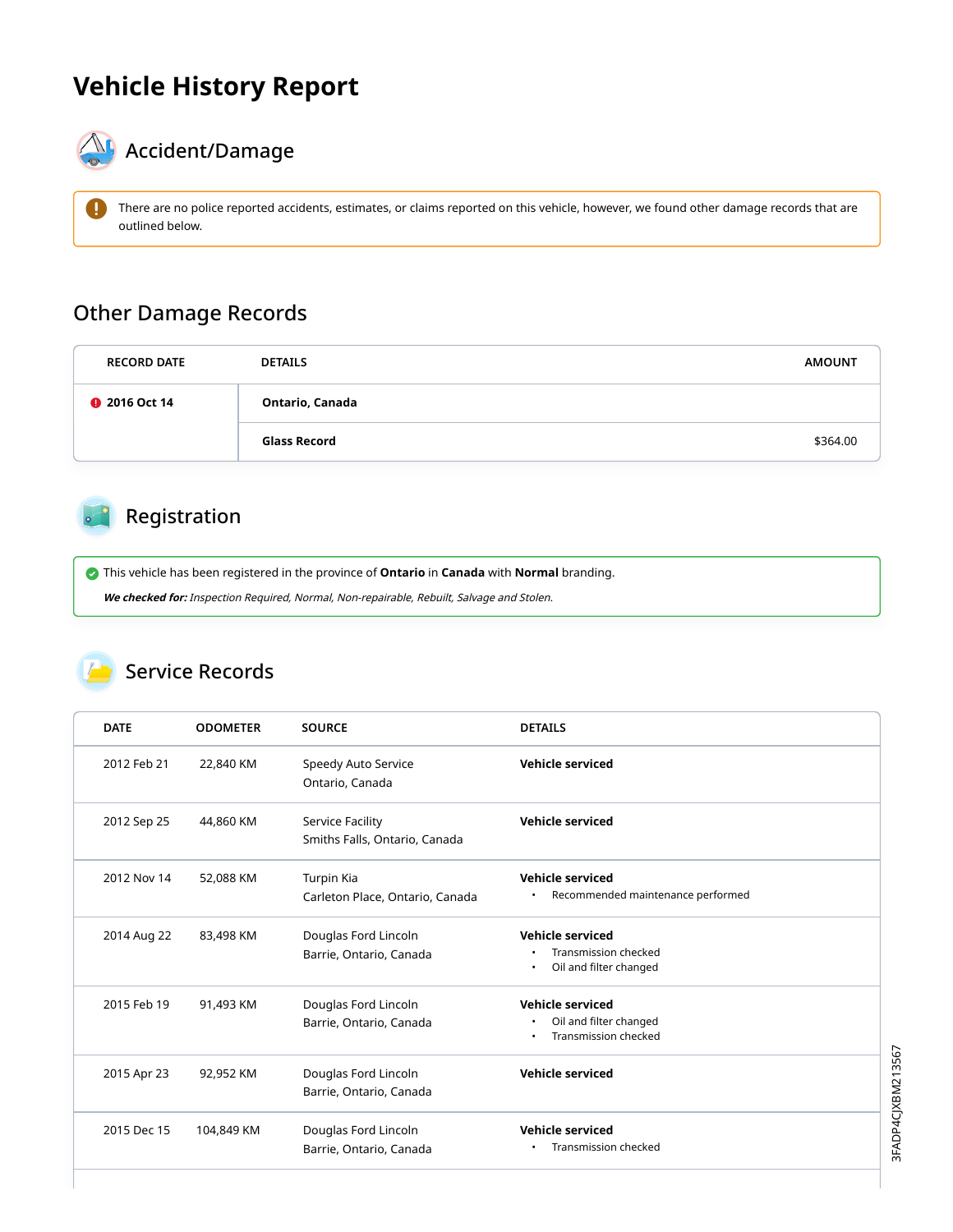| <b>DATE</b> | <b>ODOMETER</b> | <b>SOURCE</b>                                        | <b>DETAILS</b>                                                                                                                                 |
|-------------|-----------------|------------------------------------------------------|------------------------------------------------------------------------------------------------------------------------------------------------|
| 2016 Jan 8  | 105,177 KM      | Douglas Ford Lincoln<br>Barrie, Ontario, Canada      | Vehicle serviced                                                                                                                               |
| 2016 Jul 29 | 112,055 KM      | Douglas Ford Lincoln<br>Barrie, Ontario, Canada      | <b>Vehicle serviced</b>                                                                                                                        |
| 2017 Jul 18 | 129,005 KM      | Great Canadian Oil Change<br>Barrie, Ontario, Canada | <b>Vehicle serviced</b><br>Oil and filter changed<br>Fluids checked                                                                            |
| 2017 Dec 19 | 137,348 KM      | Douglas Ford Lincoln<br>Barrie, Ontario, Canada      | <b>Vehicle serviced</b><br>Oil and filter changed<br>Fluids checked<br>Transmission checked<br>Drivability/performance checked                 |
| 2018 May 1  | 143,253 KM      | Douglas Ford Lincoln<br>Barrie, Ontario, Canada      | Vehicle serviced<br>Steering/suspension checked                                                                                                |
| 2018 May 28 | 144,817 KM      | Douglas Ford Lincoln<br>Barrie, Ontario, Canada      | Vehicle serviced                                                                                                                               |
| 2018 Jul 27 | 148,541 KM      | Douglas Ford Lincoln<br>Barrie, Ontario, Canada      | Vehicle serviced<br>Pre-delivery inspection completed<br>Alignment performed<br>Brake calipers cleaned/serviced                                |
| 2018 Sep 11 | 151,792 KM      | Douglas Ford Lincoln<br>Barrie, Ontario, Canada      | Vehicle serviced<br>Oil and filter changed<br>Fluids checked                                                                                   |
| 2018 Oct 9  | 153,033 KM      | Douglas Ford Lincoln<br>Barrie, Ontario, Canada      | <b>Vehicle serviced</b>                                                                                                                        |
| 2018 Nov 30 | 154,557 KM      | Great Canadian Oil Change<br>Barrie, Ontario, Canada | Vehicle serviced<br>Emissions system serviced                                                                                                  |
| 2018 Dec 28 | 155,310 KM      | Douglas Ford Lincoln<br>Barrie, Ontario, Canada      | Vehicle serviced<br>Oil and filter changed<br>Fluids checked                                                                                   |
| 2019 Nov 11 | 163,636 KM      | Jiffy Lube #3491<br>Barrie, Ontario, Canada          | <b>Vehicle serviced</b><br>Maintenance inspection completed<br>Oil and filter changed<br>Tire condition and pressure checked<br>Fluids checked |
| 2020 Dec 16 | 170,344 KM      | Douglas Ford Lincoln<br>Barrie, Ontario, Canada      | <b>Vehicle serviced</b>                                                                                                                        |
| 2022 Jan 6  | 182,648 KM      | Clancy's Service Centre<br>Lindsay, Ontario, Canada  | Vehicle serviced<br>Maintenance inspection completed<br>Oil pan drain plug replaced<br>Oil and filter changed                                  |

# <span id="page-2-0"></span>**Open Recalls**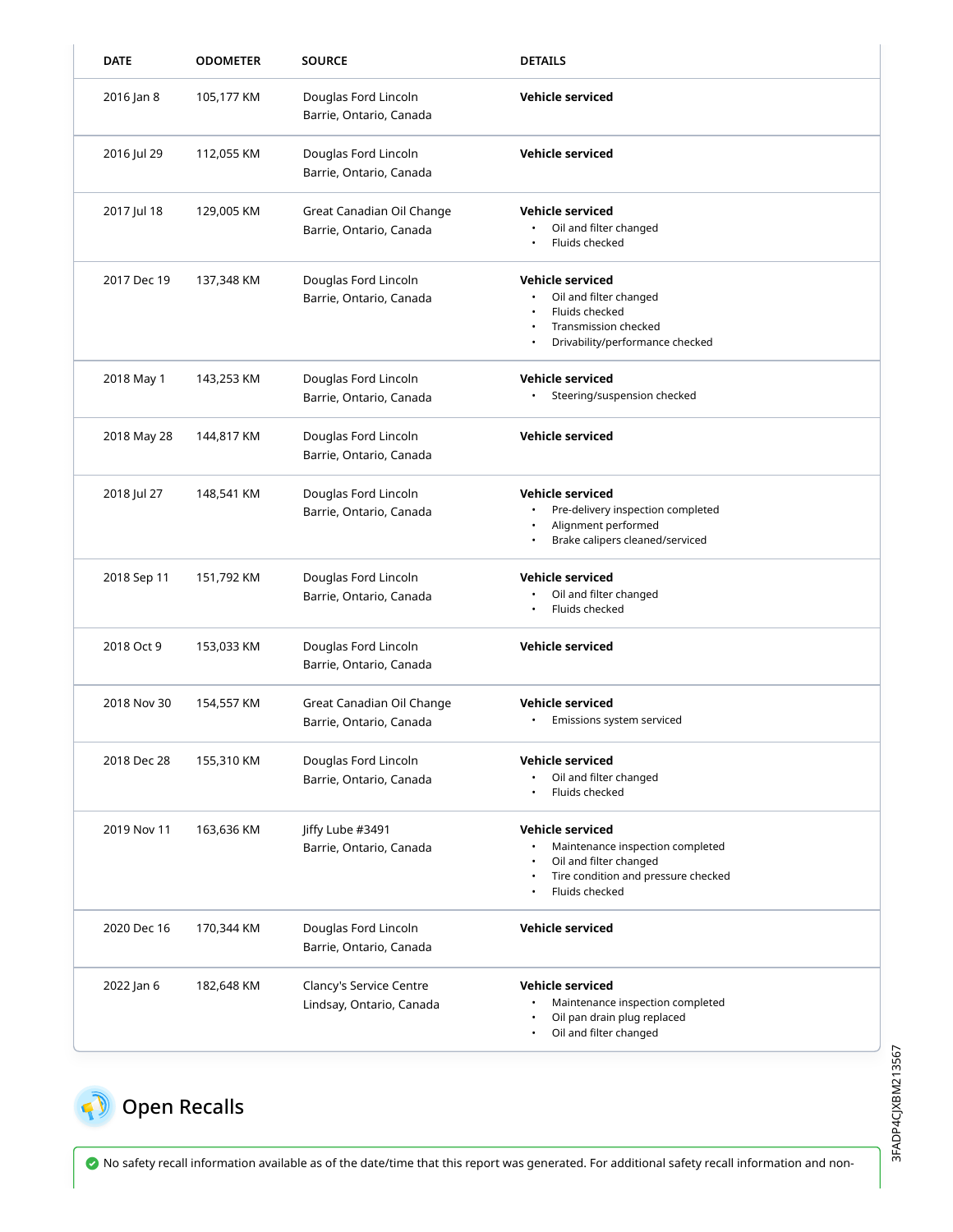<span id="page-3-0"></span>

This vehicle is not actively declared stolen.

### Detailed History

| <b>DATE</b> | <b>ODOMETER</b> | <b>SOURCE</b>                                     | <b>RECORD TYPE</b>   | <b>DETAILS</b>                                           |
|-------------|-----------------|---------------------------------------------------|----------------------|----------------------------------------------------------|
| 2011 May 3  |                 | Motor Vehicle Dept.<br>Ontario, Canada            | Canadian Renewal     | Registration Issued or Renewed<br>First Owner Reported   |
| 2012 Jan 1  |                 | Motor Vehicle Dept.<br>Ontario, Canada            | Canadian Renewal     | Registration Issued or Renewed<br>Previous Use: Fleet    |
| 2012 Feb 21 | 22,840 KM       | Speedy Auto Service<br>Ontario, Canada            | Odometer reading     |                                                          |
| 2012 Sep 25 | 44,860 KM       | Service Facility<br>Smiths Falls, Ontario, Canada | Service Record       | Vehicle serviced                                         |
| 2012 Nov 14 | 52,088 KM       | Turpin Kia<br>Carleton Place, Ontario,<br>Canada  | Service Record       | Vehicle serviced                                         |
| 2012 Dec 4  |                 | Motor Vehicle Dept.<br>Ontario, Canada            | Canadian Renewal     | Registration Issued or Renewed                           |
| 2013 May 15 | 62,977 KM       | <b>Auto Auction</b><br>Toronto, Ontario, Canada   | Auction Announcement | Previous Daily Rental                                    |
| 2013 Jul 17 |                 | Motor Vehicle Dept.<br>Ontario, Canada            | Canadian Renewal     | New Owner Reported                                       |
| 2013 Dec 4  |                 | Motor Vehicle Dept.<br>Ontario, Canada            | Canadian Renewal     | Registration Issued or Renewed<br>Previous Use: Personal |
| 2014 Aug 22 | 83,498 KM       | Douglas Ford Lincoln<br>Barrie, Ontario, Canada   | Service Record       | Vehicle serviced                                         |
| 2014 Dec 4  |                 | Motor Vehicle Dept.<br>Ontario, Canada            | Canadian Renewal     | Registration Issued or Renewed<br>Previous Use: Personal |
| 2015 Feb 19 | 91,493 KM       | Douglas Ford Lincoln<br>Barrie, Ontario, Canada   | Service Record       | Vehicle serviced                                         |
| 2015 Apr 23 | 92,952 KM       | Douglas Ford Lincoln<br>Barrie, Ontario, Canada   | Service Record       | Vehicle serviced                                         |
| 2015 Dec 4  |                 | Motor Vehicle Dept.<br>Ontario, Canada            | Canadian Renewal     | Registration Issued or Renewed<br>Previous Use: Personal |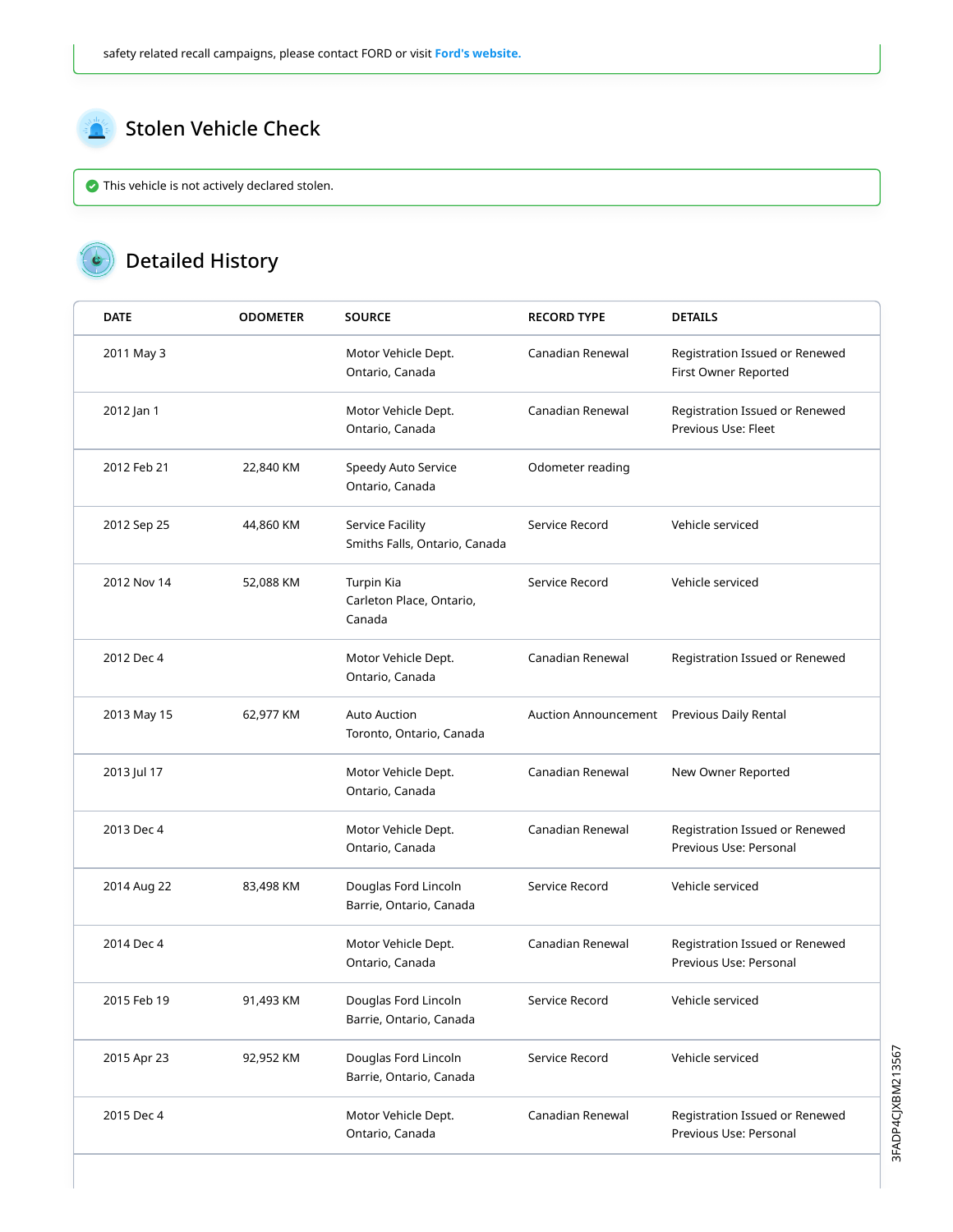| <b>DATE</b> | <b>ODOMETER</b> | <b>SOURCE</b>                                        | <b>RECORD TYPE</b> | <b>DETAILS</b>                                           |
|-------------|-----------------|------------------------------------------------------|--------------------|----------------------------------------------------------|
| 2015 Dec 15 | 104,849 KM      | Douglas Ford Lincoln<br>Barrie, Ontario, Canada      | Service Record     | Vehicle serviced                                         |
| 2016 Jan 8  | 105,177 KM      | Douglas Ford Lincoln<br>Barrie, Ontario, Canada      | Service Record     | Vehicle serviced                                         |
| 2016 Jul 29 | 112,055 KM      | Douglas Ford Lincoln<br>Barrie, Ontario, Canada      | Service Record     | Vehicle serviced                                         |
| 2016 Oct 14 |                 | <b>Insurance Records</b><br>Ontario, Canada          | Glass Record       | \$364.00                                                 |
| 2016 Dec 4  |                 | Motor Vehicle Dept.<br>Ontario, Canada               | Canadian Renewal   | Registration Issued or Renewed<br>Previous Use: Personal |
| 2017 Jul 18 | 129,005 KM      | Great Canadian Oil Change<br>Barrie, Ontario, Canada | Service Record     | Vehicle serviced                                         |
| 2017 Dec 4  |                 | Motor Vehicle Dept.<br>Ontario, Canada               | Canadian Renewal   | Registration Issued or Renewed<br>Previous Use: Personal |
| 2017 Dec 19 | 137,348 KM      | Douglas Ford Lincoln<br>Barrie, Ontario, Canada      | Service Record     | Vehicle serviced                                         |
| 2018 May 1  | 143,253 KM      | Douglas Ford Lincoln<br>Barrie, Ontario, Canada      | Service Record     | Vehicle serviced                                         |
| 2018 May 28 | 144,817 KM      | Douglas Ford Lincoln<br>Barrie, Ontario, Canada      | Service Record     | Vehicle serviced                                         |
| 2018 Jul 27 | 148,541 KM      | Douglas Ford Lincoln<br>Barrie, Ontario, Canada      | Service Record     | Vehicle serviced                                         |
| 2018 Sep 11 | 151,792 KM      | Douglas Ford Lincoln<br>Barrie, Ontario, Canada      | Service Record     | Vehicle serviced                                         |
| 2018 Oct 9  | 153,033 KM      | Douglas Ford Lincoln<br>Barrie, Ontario, Canada      | Service Record     | Vehicle serviced                                         |
| 2018 Nov 30 | 154,557 KM      | Great Canadian Oil Change<br>Barrie, Ontario, Canada | Service Record     | Vehicle serviced                                         |
| 2018 Dec 4  |                 | Motor Vehicle Dept.<br>Ontario, Canada               | Canadian Renewal   | Registration Issued or Renewed<br>Previous Use: Personal |
| 2018 Dec 28 | 155,310 KM      | Douglas Ford Lincoln<br>Barrie, Ontario, Canada      | Service Record     | Vehicle serviced                                         |
| 2019 Nov 11 | 163,636 KM      | Jiffy Lube #3491<br>Barrie, Ontario, Canada          | Service Record     | Vehicle serviced                                         |
| 2019 Dec 7  |                 | Motor Vehicle Dept.<br>Ontario, Canada               | Canadian Renewal   | Registration Issued or Renewed<br>Previous Use: Personal |
| 2020 Dec 4  |                 | Motor Vehicle Dept.<br>Ontario, Canada               | Canadian Renewal   | Registration Issued or Renewed<br>Previous Use: Personal |